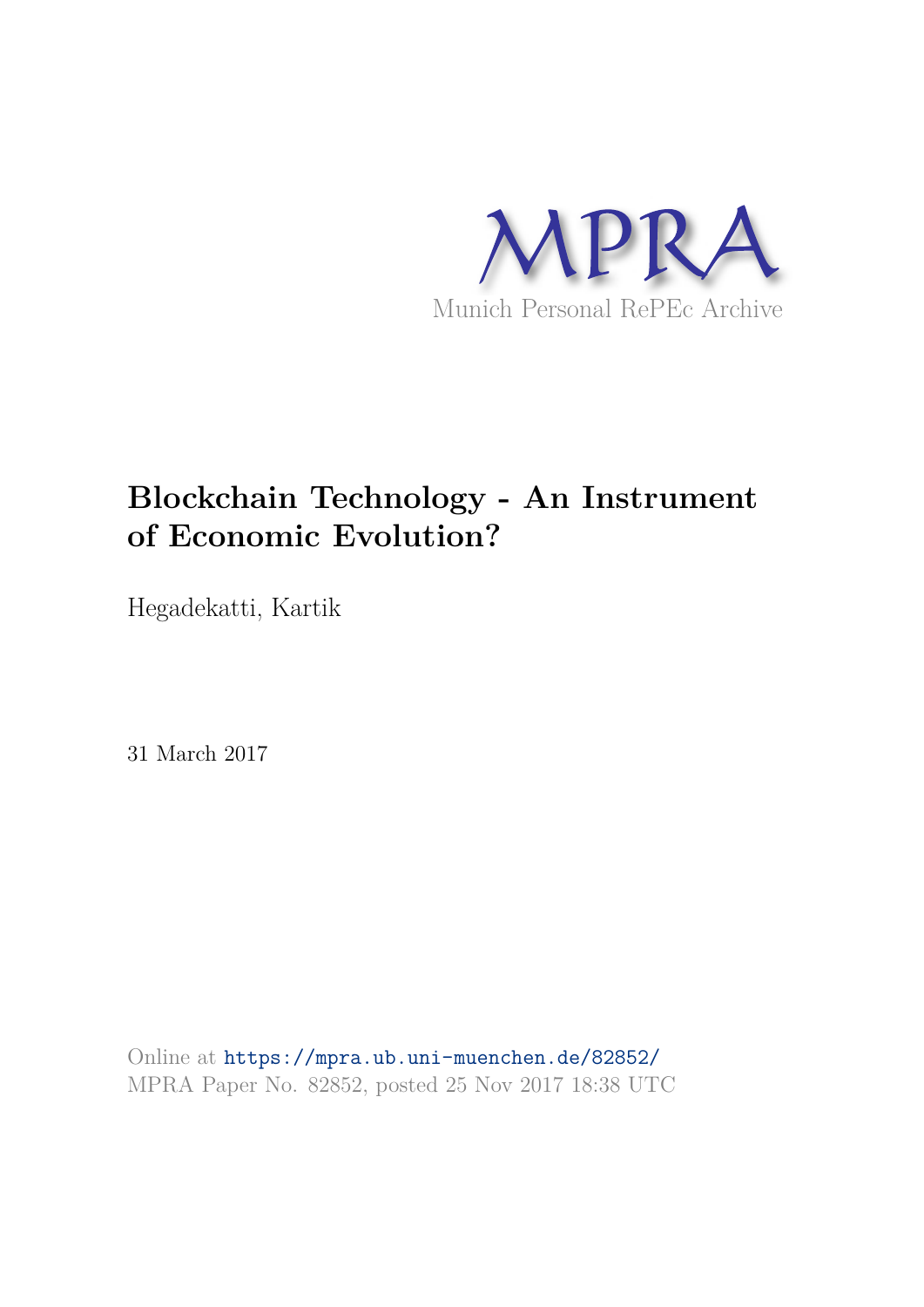# **BLOCKCHAIN TECHNOLOGY- AN INSTRUMENT OF ECONOMIC EVOLUTION?**

#### **Dr.Kartik H Author's email-dr.kartik.h@gmail.com**

### **ABSTRACT**

Man has not only evolved biologically and culturally but also economically. Human economy has grown over many centuries through continuous addition of value. This value addition has been an evolutionary factor as it has influenced the formation of the main economic sectors-namely Primary, Secondary and Tertiary. Recently after the advent of Blockchain technology, Bitcoin achieved Gold parity. This paper analyses whether such an event will have any impact on the evolution of our economies.

First we discuss the various sectors of the economy. Then we evaluate how Bitcoin achieving Gold parity may influence the outcome of future economic scenarios. The paper concludes by summarizing the importance of technology in our economic systems and how it affects its evolution.

#### **INTRODUCTION**

A cryptocurrency is a medium of exchange using cryptographic techniques to safeguard transactions and also manage the formation of additional units of the currency.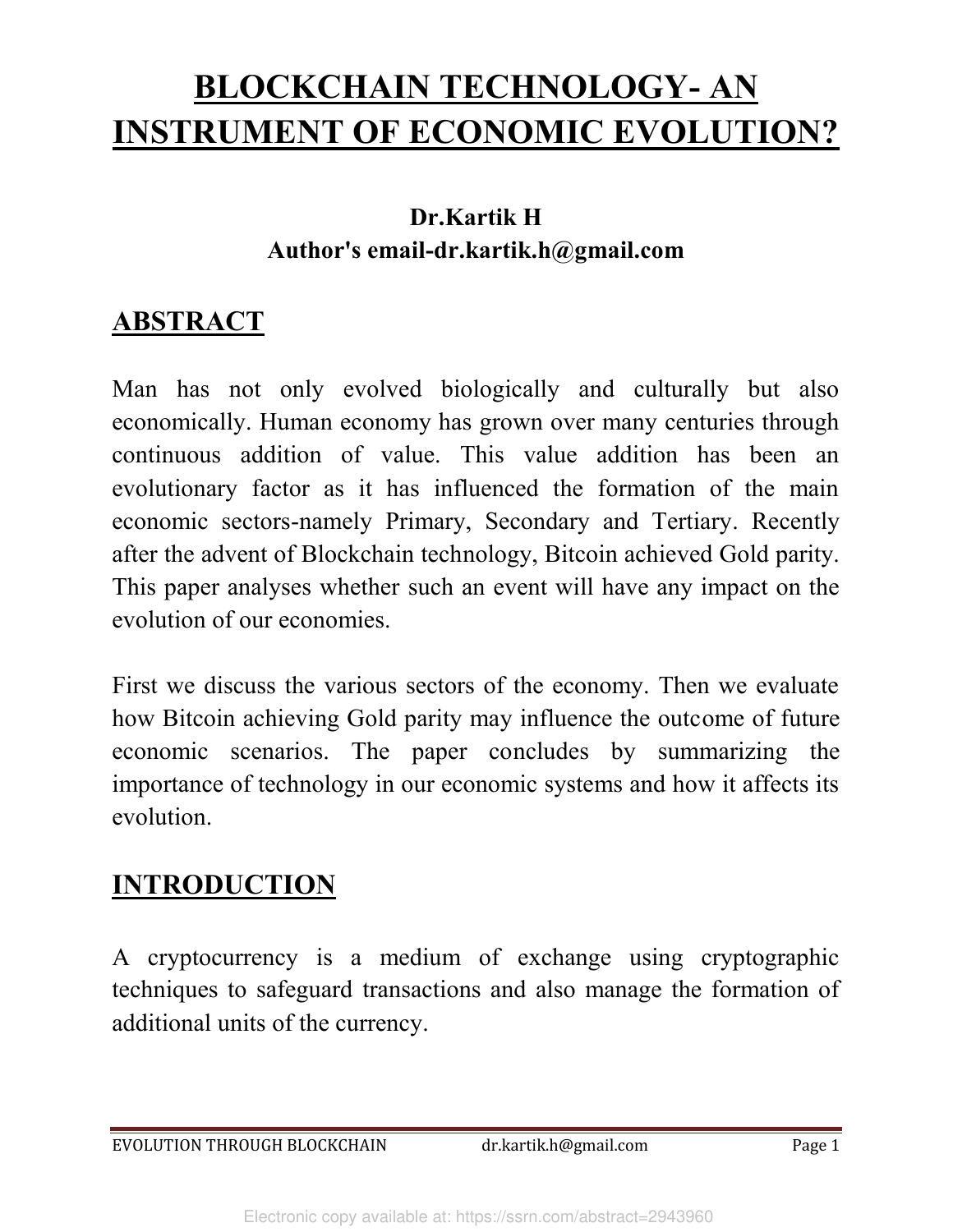A BlockChain is a widely disseminated archive of data that maintains a continually-expanding register of records fully and reliably protected from any alteration or modification. Each block has a timestamp and link to the preceding block. A Crypto wallet is an encrypted electronic device that allows an individual to make electronic cryptocurrency transactions.

Each wallet will have a public key visible to anyone. But it can be operated by only a person who has a private key. Transactions on the cryptocoin network are usually anonymous. When people send cryptocoins to each other, someone has to keep account of who spent how much at what time.

In case of fiat money (or paper money) it is done by banks (known as Trusted Third Parties, for which they charge a commission).But in case of Cryptocoins, it is registered on a ledger called BlockChain (with nil or minimal fees).

The cryptocoin network makes this possible by detailing all the transactions made during a certain timeframe into a list. This list is known as a block. A certain set of people called 'miners' verify these transactions mathematically and register them on the BlockChain.

Those bona-fide miners who have successfully verified the transactions are paid freshly created Cryptocoins. This is how miners are rewarded, and new cryptocoins are generated. This is also the reason why no transaction costs are levied, as the network (in the form of miners) verifies the transactions.

Bitcoin is a peer-to-peer based cryptocoin which is not backed by any commodity and (unlike fiat money) carries no sovereign guarantee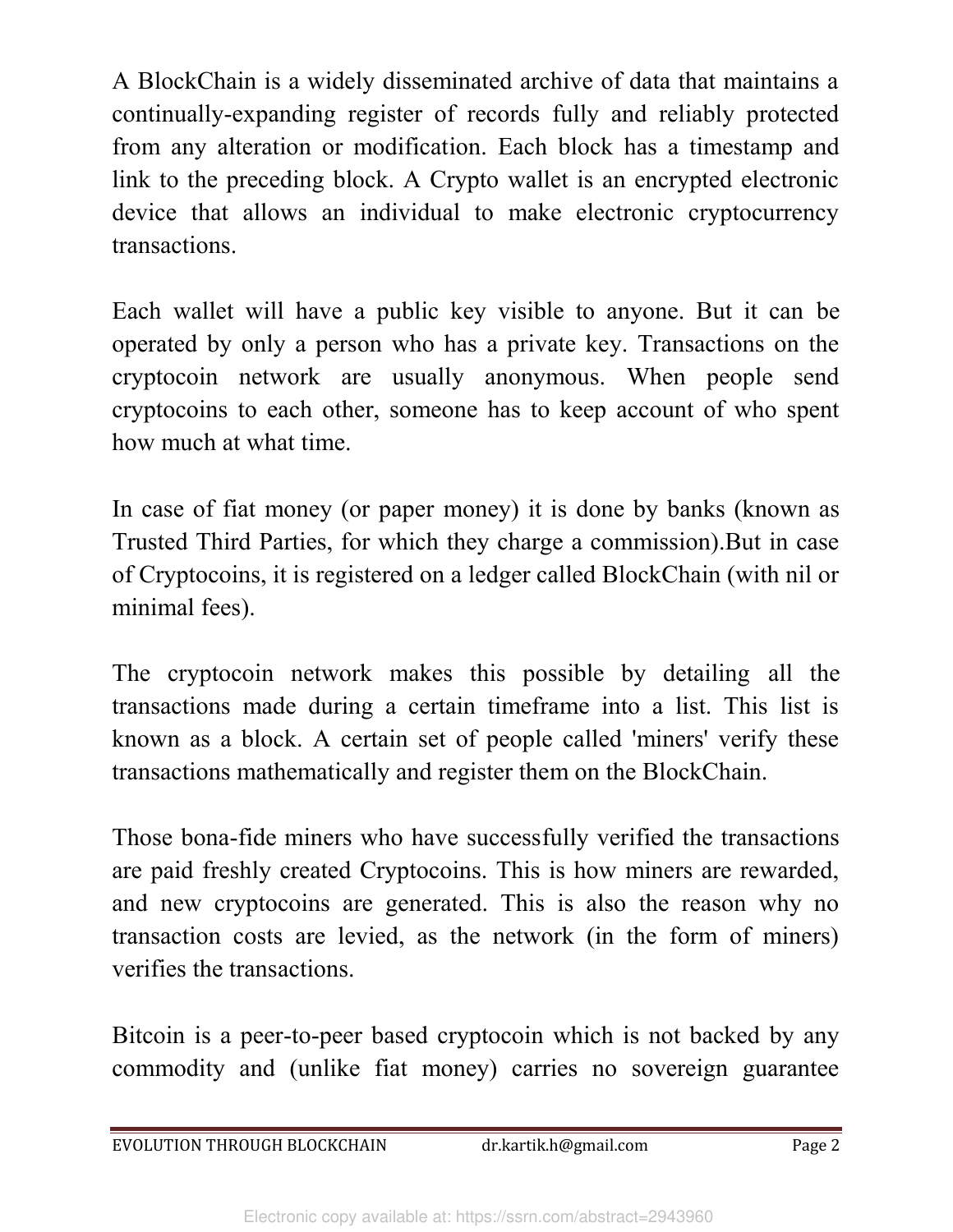whatsoever. Regulated and Sovereign Backed Cryptocurrencies (RSBC), on the other hand are government backed cryptocurrency akin to paper currency, but in digital form.

In this system, the cryptocoins (known as NationCoins) are backed by Sovereign Guarantee. They are run on a highly secure Controlled BlockChain (CBC). NationCoins are completely managed by the Sovereign Authority i.e. the Government. This system is based on the K- $Y$  Protocol  $<sup>[1]</sup>$ . The K-Y Protocol is a set of rules and instructions to</sup> implement the Regulated and Sovereign Backed Cryptocurrency  $(RSBC)$  system  $^{[2]}$ .

Man first settled down for agriculture, and started the process of economic and social development. In fact, this event led to conditions where mankind could experiment and evolve new economic and social systems. Earlier, during the hunter-gatherer phase, there were very few niche specialties. A hunter had to sharpen his own spear and go to hunt with the group. Once man settled down, distribution and differentiation of labor started. Villages sprang up where there were blacksmiths, cattle herders, and traders etc. who became part of the then-nascent human society.

Agriculture is classified as belonging to the primary sector, manufacturing as secondary and services as tertiary sector. If we analyze the pattern of economic activities through the centuries, we see that from very early on until the industrial revolution, primary sector contributed majorly to any economy. From the industrial revolution onwards, the secondary sector started its ascent. Most of the developed countries (OECD nations) today have very strong manufacturing sectors, which employ a majority of the work force and contributes the maximum to the economy.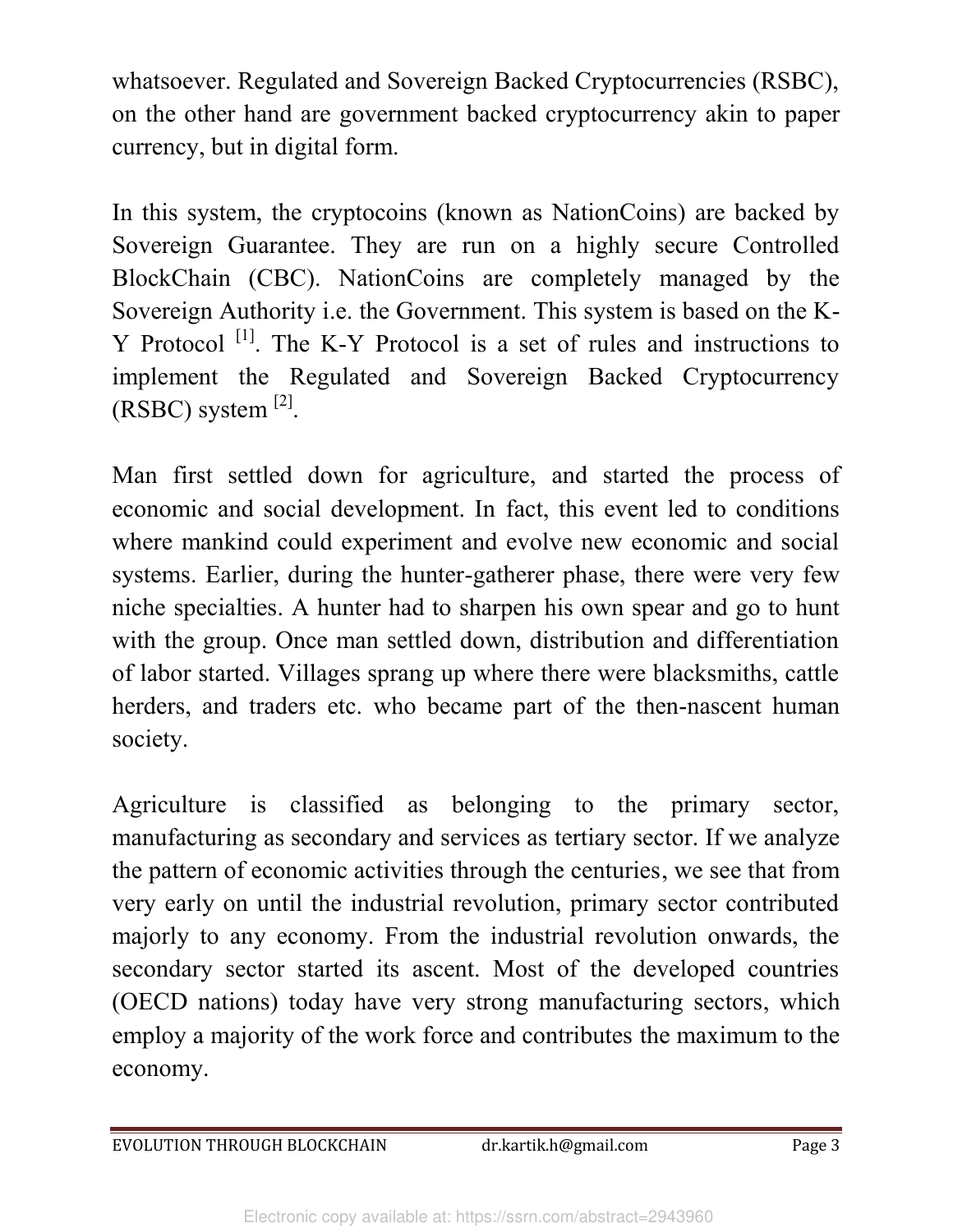Some countries have a very well developed service sector contributing substantially to the economy.

If you see the usage of technologies in various sectors, one can observe certain interesting features.

(1)Primary sector employs minimal technology (though application of genetics brought about green revolution in many countries) compared to other sectors.

(2)Secondary sector employs more technologies than primary but less than tertiary.

(3)Tertiary sector has maximum technology applications.

This progressive increase of technology usage correlates to addition in value. i.e. more is the value addition needed, more will be the technologies used. In terms of investments, we can classify them as. Primary: - where asset is in the form of land.

Secondary: - where asset is in the form of house and building.

Tertiary: - where asset is in the financial assets like shares, bonds etc.

Fiat money/cash can be viewed as the medium through which we can convert assets from primary to tertiary or tertiary to secondary etc.

Cryptocurrencies act both as a medium of value exchange as well as a tertiary investment. Those with the knowledge of Blockchains are usually ones with the technology worldview. This is because, usage of cryptocurrencies-

1) Needs the use of personal devices (smart phones and computers) 2) Some minimum basic amount of understanding of the technology is essential to use and trade cryptocurrencies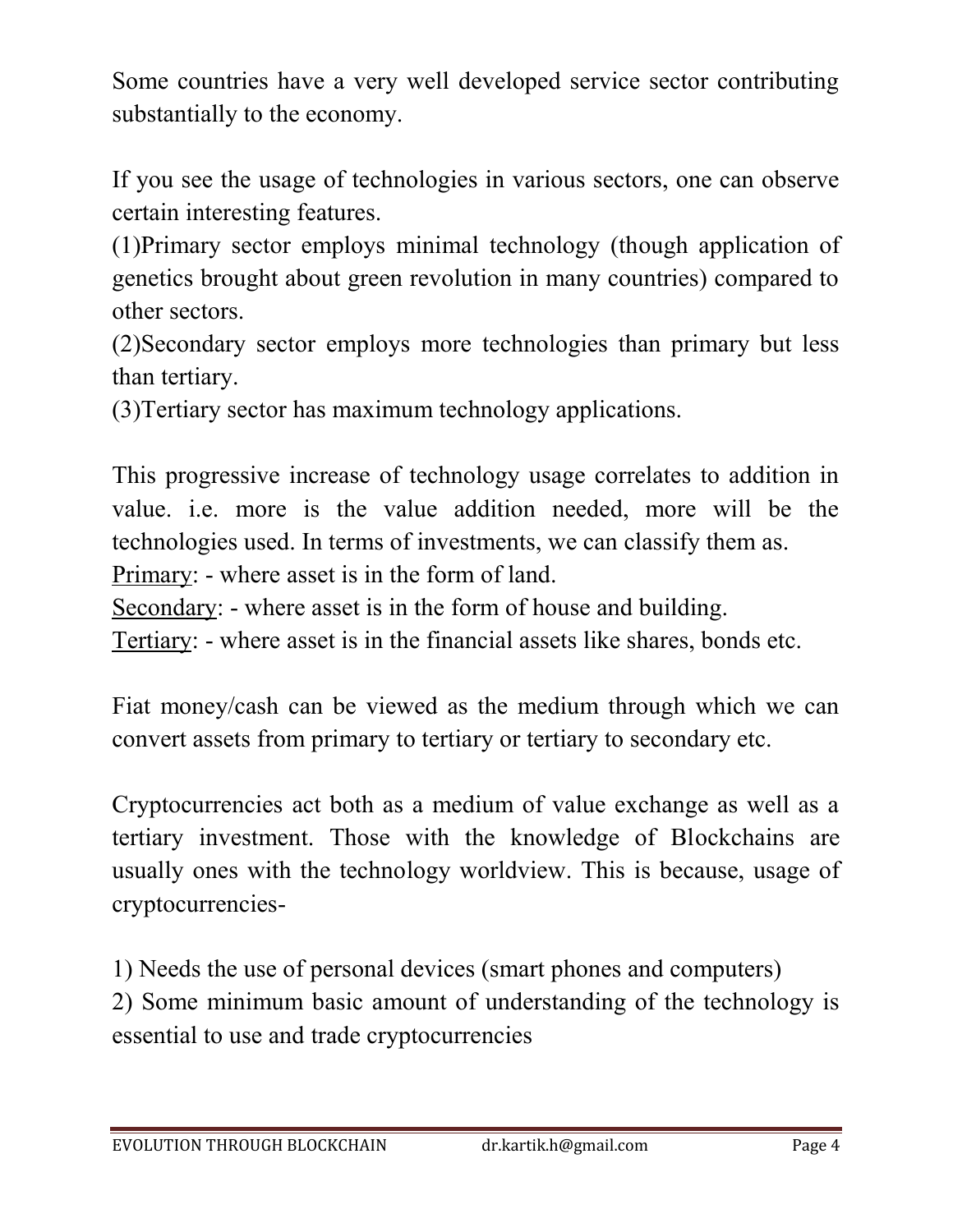Majority of the masses invest in either land or gold. Recently 1 Bitcoin became equal to one ounce of gold  $[3]$ . This has huge economic implication.

As I have pointed out earlier, various sectors of our present day economy have evolved based on value addition.

As bitcoin has reached Gold parity (GP) an important psychological barrier has been broken. Future economic scenario may play out in the following manner.

As bitcoin gains in value, gold prices will relatively fall <sup>[4]</sup>. Bitcoin is usually held by people who have technocratic outlook. As more such people will realize that bitcoin has surpassed gold, they will start investing in bitcoin (and other cryptocoins). Therefore more and more market value will shift to people holding Bitcoin (BTC). Much (or some) of the value shifting to BTC will come from the falling value of gold. Consequently gold prices will continue to fall. These will probably kick start a virtuous cycle where BTC rises and gold falls.

Those who hold Gold, still believing in traditional savings, might find their holdings eroding in value.

Those who hold BTC (and who are more technocratic) will find their purchasing investment power to rise. Now, the technocratic people with new found BTC money (BTC can also be used as medium of exchange) will invest in those sectors which will provide highest returns, which are the technology companies (assuming that they won't invest that money back into land or gold). This way, money will be available to startups and entrepreneurs who have core competency in technology. (Majority of the top 10 companies by market capitalization are technology or service companies  $[5]$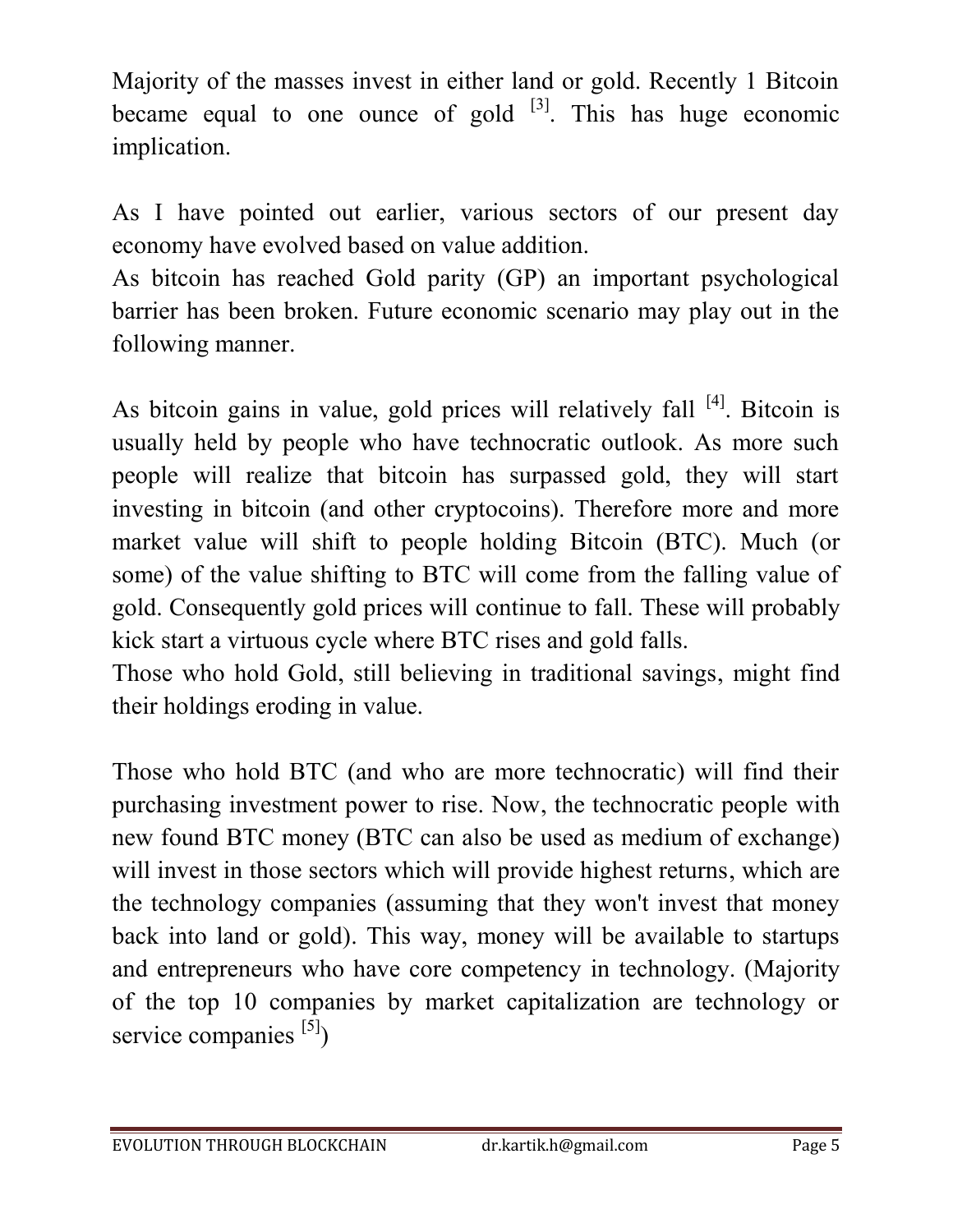This will trigger a process where more and more people who are into research and are technical specialists will find ready employment in technology and service companies.

Consequently we may witness an explosion in technology entities, akin to the industrial revolution; A Technology Revolution. This may culminate in the creation of a truly Artificial Intelligence (as investment and research into Data analytics and automation technology will increase, thanks to investment in Blockchain Technology) leading to Technological Singularity<sup>[6]</sup>.

We are probably going to observe acceleration in technology growth influenced greatly by blockchain and allied systems. Blockchain technology therefore will influence economic evolution towards adoption of newer and advanced technologies in our day-to-day lives.

## **CONCLUSION**

We have evaluated, as to how human commerce has evolved from an economic perspective and we found that value addition processes have differentiated economic sectors and labor participation. Value addition therefore formed the bulwark of our modern economies. With bitcoin achieving gold parity, we will probably witness the shift of purchasing power from people who follow traditional saving methods to people who understand some (or all) aspects of Blockchains (and thus more technocratic).

This will lead to more investment in technology companies and their products. And technology adds value to work faster, cheaper and more sustainable ways than earlier. A technology explosion might occur -a sort of technology revolution, due to increased investment by technology